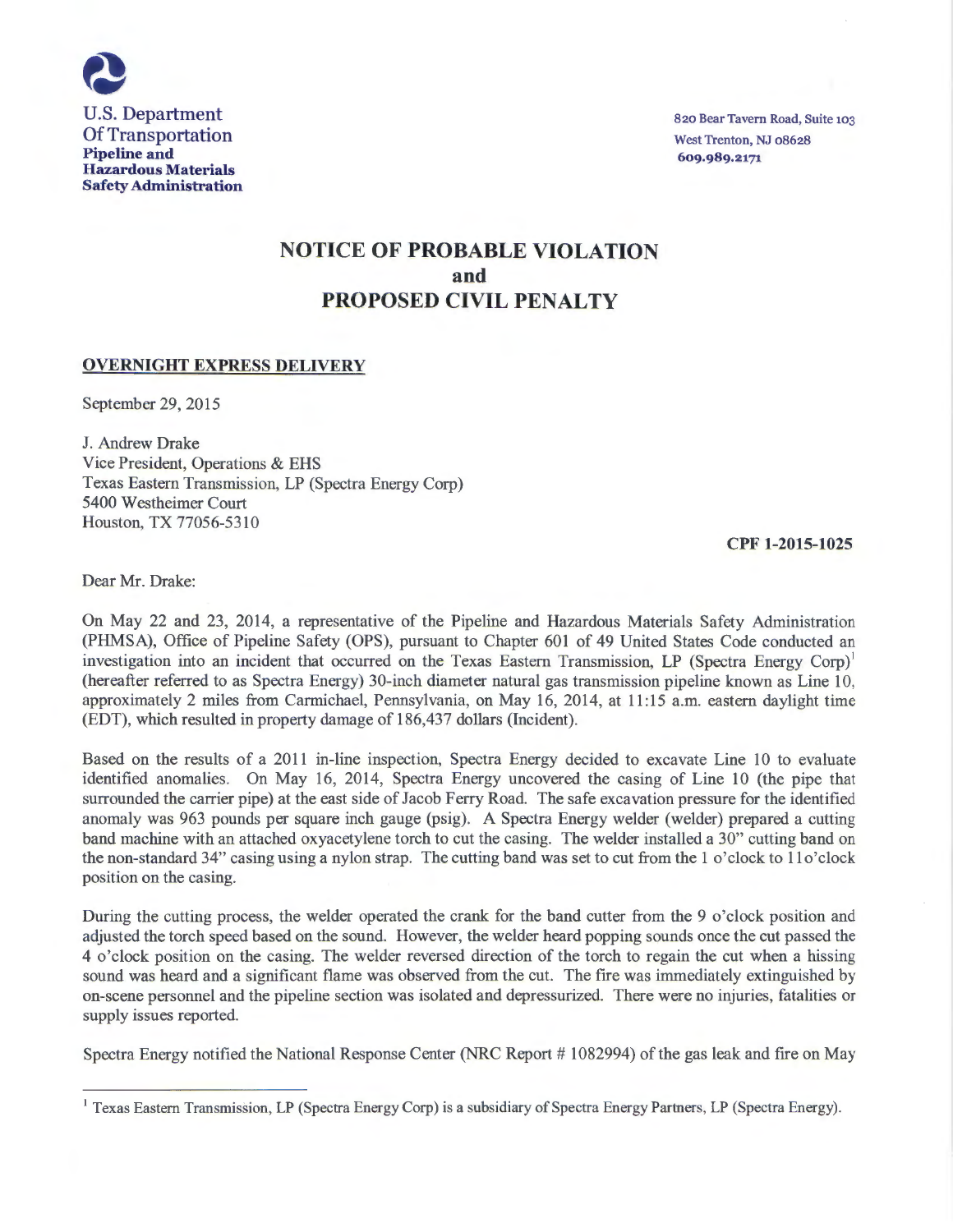16, 2014, at 12:58 pm (EDT).

During the remediation process, Jacobs Ferry Road was closed to traffic from May 16 - 24, 2014, which included replacing 66.6 feet of pipe at the crossing. This crossing is located in Class  $1^2$ , non-high consequence area. 3

On June 11, 2014, Spectra Energy submitted DOT Form PHMSA F 7100.2, Rev. 12-2012 for the Incident (Incident Report).

The Incident Report stated that the welder was removing a portion of the casing when the oxy-acetylene torch punctured the pressurized carrier pipe, resulting in a pinhole leak. An estimated one thousand cubic feet of natural gas was released and ignited. The carrier pipe was operating at 846 psig at the time of the release. The Incident Report identified a failure to follow procedures as a causal factor in the incident.

As a result of the investigation, it appears that you have committed probable violations of the Pipeline Safety Regulations, Title 49, Code of Federal Regulations. The items inspected and the probable violations are:

## **1. §192.605 Procedural manual for operations, maintenance, and emergencies.**

**(a)** *General.* **Each operator shall prepare and follow for each pipeline, a manual of written procedures for conducting operations and maintenance activities and for emergency response. For transmission lines, the manual must also include procedures for handling abnormal operations. This manual must be reviewed and updated by the operator at intervals not exceeding 15 months, but at least one each calendar year. This manual must be prepared before operations of a pipeline system commence. Appropriate parts of the manual must be kept at locations where operations and maintenance activities are conducted....** 

Spectra Energy failed to follow its written procedure, *Standard Operating Procedures, Volume* 7- *Welding, Procedure number: 7-2090, Procedure Name: Safety Requirements, Date: 05/12/2014, Subsection 4.8 Removal of Split Casings,* while removing the casing on Line 10.

According to Spectra Energy, it only used the *Standard Operating Procedures, Volume* 7- *Welding, Procedure number: 7-2090, Procedure Name: Safety Requirements, Date: 0511212014, Sections 4, 5 and 8* for the work performed at Jacob Ferry Road. Under *Section 4, Subsection 4.8 Removal of Split Casings*, it states that "[w]elders shall take the following precautionary measures when using a cutting torch to remove split casing in an effort to minimize the risk of damaging or burning through the carrier pipe (emphasis added)." However, the following precautionary measures stated in *Subsection 4.8* of the procedure were not taken when removing the casing:

- 1. "Prior to cutting, verify the gap between the carrier pipe and casing pipe. An oxy-acetylene torch may be used for cutting on casings with gaps 2 [inches] and greater. Consult the Metallurgical Services Department to determine the appropriate removal method for casings with gaps less than 2 [inches]."
- 2. "Use an oxy-acetylene gouging tip on the cutting torch to direct the blow of the torch at an angle to the carrier pipe rather than directly at the carrier pipe."

First, Spectra Energy could not provide any documentation that demonstrated it verified the distance between the casing and carrier pipe prior to cutting. During the investigation, PHMSA gathered information about the location of the Incident, the carrier pipe, and the casing. The outside diameter (O.D.) of the casing was 34 inches and the O.D. of the carrier pipe was 30 inches. Based on those

<sup>&</sup>lt;sup>2</sup> As defined in §192.5(b)(1), a class 1 location is an offshore area or any class location unit that has 10 or fewer buildings

intended for human occupancy.<br><sup>3</sup> The location of the crossing did and does not meet the definition of a high consequence area in §192.903.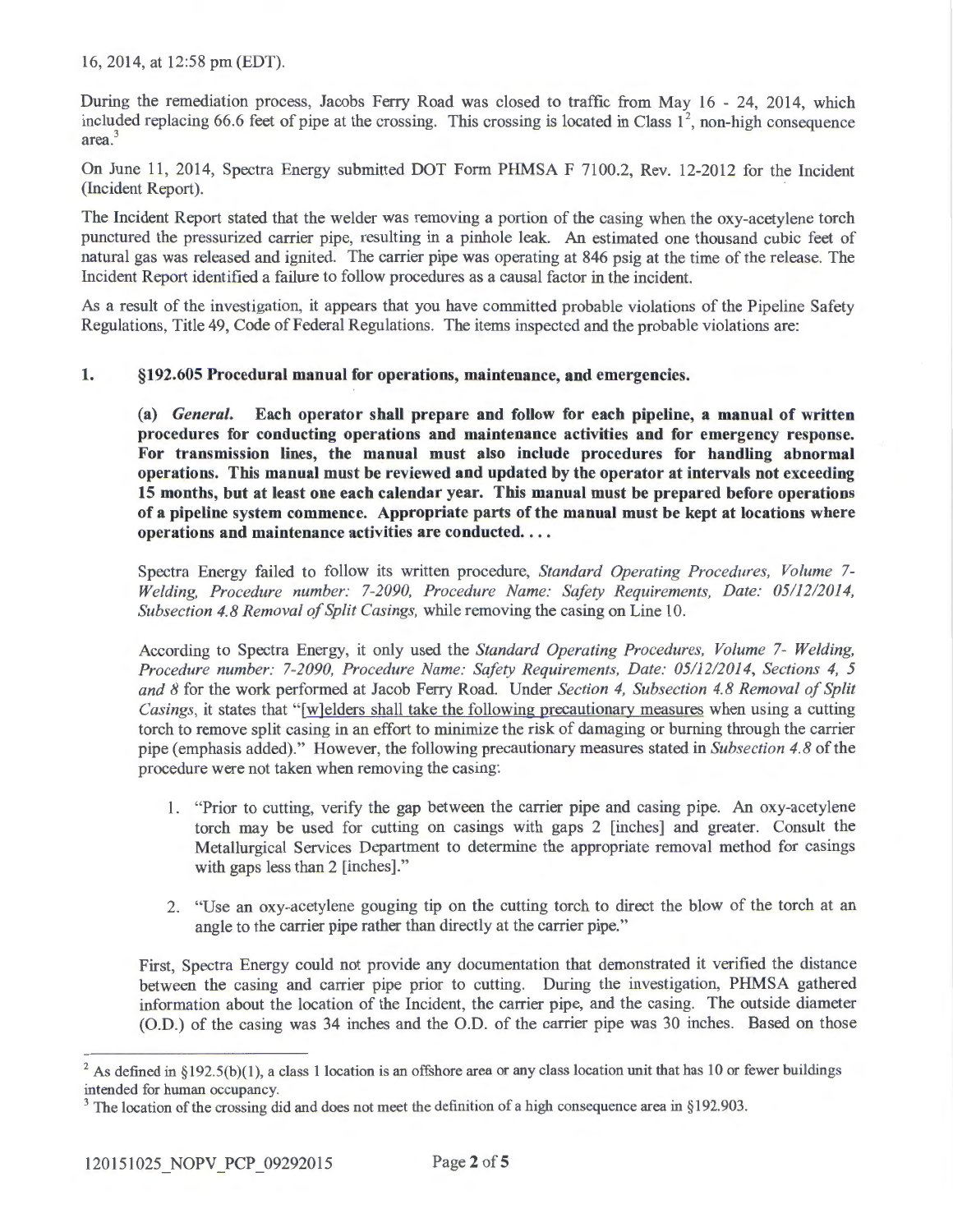measurements, the space between the casing and carrier would be less than 2 inches. According to *Subsection 4.8,* Spectra Energy should have "[consulted] the Metallurgical Services Department to determine the appropriate removal method for [the casing since the gap was less than 2 inches]." However, Spectra could not provide any documentation that showed it conducted the required consultation to determine the appropriate removal method.

Second, Spectra Energy could not provide any documentation that it used an oxy-acetylene gouging tip. During a May 29, 2014 meeting between a PHMSA inspector and Spectra Energy, the PHMSA inspector requested that Spectra Energy provide information pertaining to the type of torch and associated tools being used to cut the casing. Following the meeting on May 29, 2014, Spectra provided a written response by e-mail stating that a standard torch tip was used to remove the casing, not a "gouging tip," as required by its procedure.

Consequently, Spectra Energy's failure to follow its procedure, *Standard Operating Procedures, Volume* 7- *Welding, Procedure number: 7-2090, Procedure Name: Safety Requirements, Date:*  05/12/2014, Subsection 4.8 Removal of Split Casings, was a casual factor in this Incident.

## **2. §199.202 Alcohol misuse plan.**

**Each operator must maintain and follow a written alcohol misuse plan that conforms to the requirements of this part and DOT Procedures concerning alcohol testing programs. The plan shall contain methods and procedures for compliance with all the requirements of this subpart, including required testing, recordkeeping, reporting, education, and training elements.** 

Spectra Energy failed to follow its written alcohol misuse plan, in accordance with  $\S 199.225(a)(1)$ , as prescribed in §199.202. Pursuant to §199.225(a)(1), as soon as practicable following an accident,<sup>4</sup> each operator must test each surviving covered employee<sup>5</sup> for alcohol, if that employee's performance of a covered function<sup>6</sup> either contributed to the accident or cannot be completely discounted as a contributing factor to the accident.

Spectra Energy defines the maximum time frame in which an employee must be tested for alcohol following an accident in its written alcohol misuse plan.

Spectra Energy's written alcohol misuse plan, *Section VI Alcohol Misuse Prevention Program,* states: "Post-Accident Testing: ... A post-accident alcohol test shall be conducted on each employee as soon as possible but <u>no later than 8 hours after the accident</u> .... (emphasis added)."

By e-mail dated May 29, 2014, Spectra Energy identified at least two employees who were involved in cutting the casing. In another e-mail dated June 4, 2014, Spectra Energy produced a list of employees who completed a post-accident drug and alcohol test, and included the date and time when the test was completed. The PHMSA inspector noted that all employees, including the two identified employees involved in cutting the casing, were tested for alcohol nearly twenty-six (26) hours after the Incident.

In a subsequent e-mail dated June 18, 2014, Spectra Energy stated the following: "By the time the

<sup>4</sup>*See§* 199.3 Definitions. *Accident* means an incident reportable under Part 191 of this chapter involving gas pipeline facilities or LNG facilities, or an accident reportable under Part 195 of this chapter involving hazardous liquid pipeline facilities.

<sup>5</sup>*See* § 199.3 Definitions. *Covered employee, employee, or individual to be tested* means a person who performs a covered function, including persons employed by operators, contractors engaged by operators, and persons employed by such contractors.

<sup>6</sup>*See* §199.3 Definitions. *Covered function* means an operations, maintenance, or emergency-response function regulated by part 192, 193, or 195 of this chapter that is performed on a pipeline or on an LNG facility.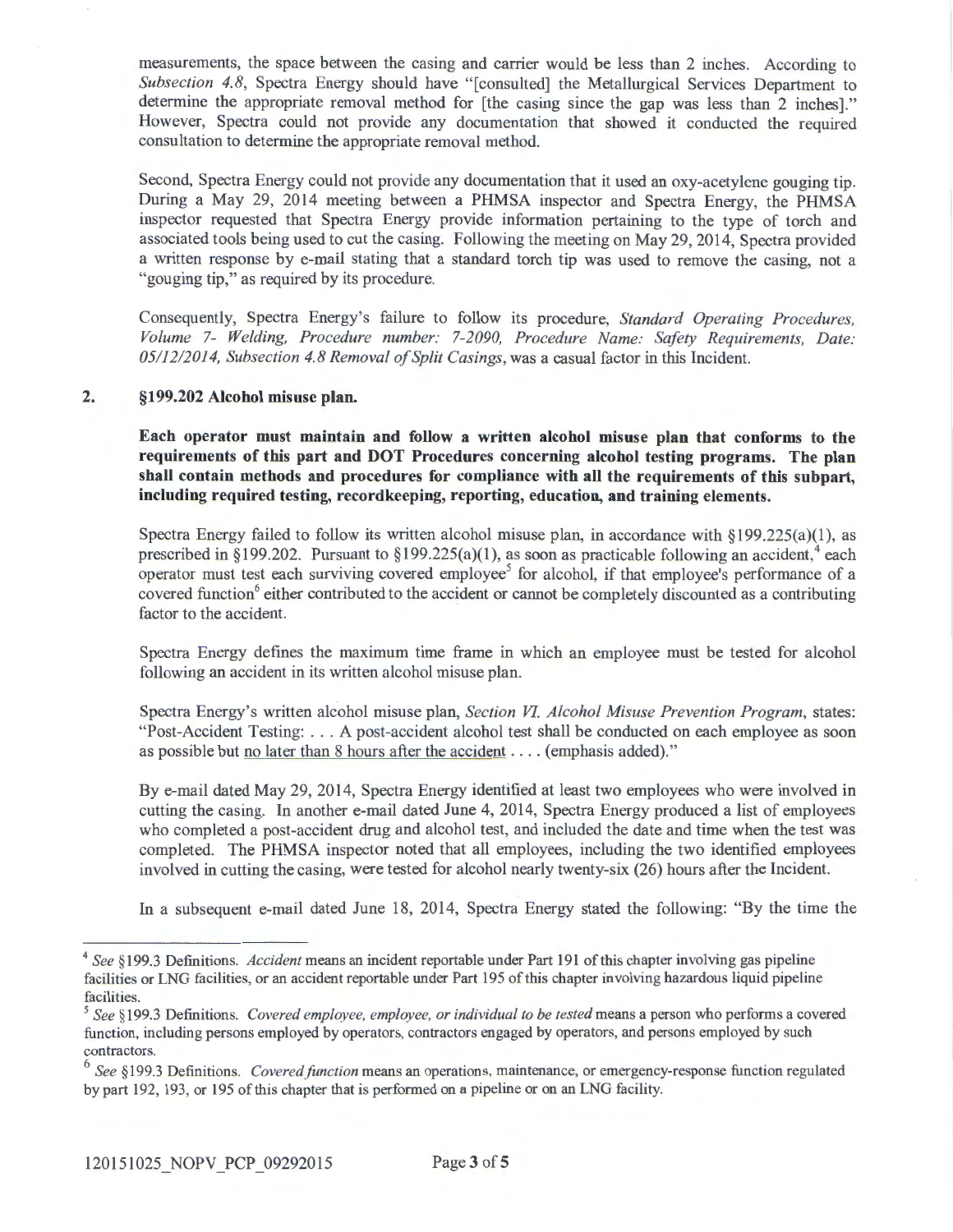segment was completely blown down around 5 PM, nearly 6 hours had passed since the event had begun. Alcohol testing was not performed that evening due to oversight. As soon as the omission was noted, the testing was performed, although outside the 8-hour window."

Spectra Energy failed to conduct a post-accident alcohol test on each employee within the maximum 8 hour time frame as specified in its written alcohol misuse plan, *Section VI. Alcohol Misuse Prevention Program.* 

## **3. §199.225 Alcohol tests required.**

**Each operator shall conduct the following types of alcohol tests for the presence of alcohol: (a)** *Post-accident.* **(1)** ...

**(2)(i) If a test required by this section is not administered within two hours following the accident, the operator shall prepare and maintain on file a record stating the reasons the test was not promptly administered. If a test required by paragraph (a) is not administered within eight hours following the accident, the operator shall cease attempts to administer an alcohol test and shall**  state in the record the reasons for not administering the test....

Spectra Energy failed to prepare and maintain a record stating the reasons for not promptly administering a test within two hours following the accident<sup>7</sup> that occurred on May 16, 2014, as prescribed in§ 199.225(a)(2)(i).

During the investigation, Spectra Energy produced a list of employees who completed a post-accident drug and alcohol test including the date and time when the test was done in an e-mail dated June 4, 2014. The PHMSA inspector noted that all employees, including the two identified employees involved in cutting the casing, were tested for alcohol nearly twenty-six (26) hours after the Incident. The PHMSA inspector requested an explanation for why the alcohol tests were administered more than twenty-four hours after the Incident. Spectra Energy replied to the PHMSA inspector's request by an email dated June 18, 2014, stating:

"We are aware of the regulatory requirements for drug and alcohol testing following reportable incidents. The immediate focus after the pin hole leak occurred was to make the pipeline segment safe by isolating and blowing down the pipeline segment without causing undue hardship on the affected customers. By the time the segment was completely blown down around 5 PM, nearly 6 hours had passed since the event had begun. Alcohol testing was not performed that evening due to oversight. As soon as the omission was noted, the testing was performed, although outside the 8-hour window. Appropriate training across Spectra Energy is planned to ensure this does not recur."

Subsequently, the PHMSA inspector requested Spectra Energy to provide a copy of a record detailing why the testing was not administered within the specified timeline as required under section 199.225(a)(2)(i). Spectra Energy sent an e-mail dated July 1, 2014, in which it stated that it "is using the June 18 email [above] as its record for describing why the alcohol testing was not administered within 2 hours of the incident." However, the e-mail dated June 18, 2014 was created more than a month after the Incident, in response to the PHMSA inspector's request for more information. After two hours had passed, Spectra was required to document "the reasons the test was not promptly administered." Spectra's June 18 email is not a qualifying record, as it was not prepared following the expiration of the two-hour testing window, and not maintained in Spectra's files and available at the time of the PHMSA inspection.

<sup>7</sup>*See* § 199.3 Definitions. *Accident* means an incident reportable under Part 191 of this chapter involving gas pipeline facilities or LNG facilities, or an accident reportable under Part 195 of this chapter involving hazardous liquid pipeline facilities.